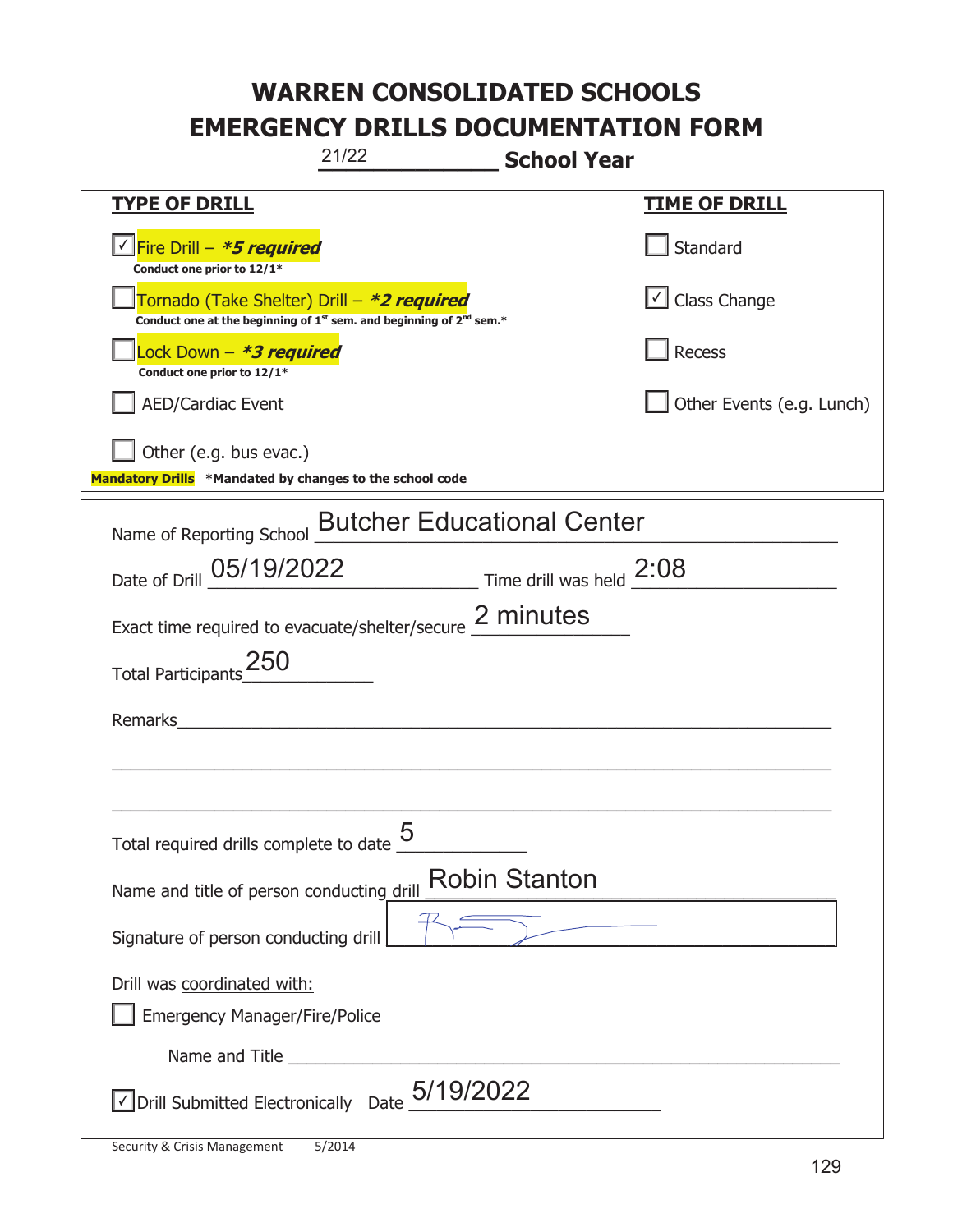|                                                                                    | 2021/2022                                                               | <b>School Year</b>   |                           |
|------------------------------------------------------------------------------------|-------------------------------------------------------------------------|----------------------|---------------------------|
| <u>TYPE OF DRILL</u>                                                               |                                                                         |                      | <b>TIME OF DRILL</b>      |
| <u>√ Fire Drill – <i>*5 required</i></u><br>Conduct one prior to 12/1*             |                                                                         |                      | $\cup$ Standard           |
| Tornado (Take Shelter) Drill – *2 required                                         | Conduct one at the beginning of $1st$ sem. and beginning of $2nd$ sem.* |                      | Class Change              |
| Lock Down - *3 required<br>Conduct one prior to 12/1*                              |                                                                         |                      | Recess                    |
| AED/Cardiac Event                                                                  |                                                                         |                      | Other Events (e.g. Lunch) |
| Other (e.g. bus evac.)<br>Mandatory Drills *Mandated by changes to the school code |                                                                         |                      |                           |
| Name of Reporting School                                                           | <b>Butcher Educational Center</b>                                       |                      |                           |
| Date of Drill 4/28/2022 Time drill was held 9:00 am                                |                                                                         |                      |                           |
| Exact time required to evacuate/shelter/secure 1 minute                            |                                                                         |                      |                           |
| Total Participants_340                                                             |                                                                         |                      |                           |
| Remarks                                                                            |                                                                         |                      |                           |
|                                                                                    |                                                                         |                      |                           |
| Total required drills complete to date $\frac{4}{1}$                               |                                                                         |                      |                           |
| Name and title of person conducting drill                                          |                                                                         | <b>Robin Stanton</b> |                           |
| Signature of person conducting drill                                               |                                                                         |                      |                           |
| Drill was coordinated with:<br><b>Emergency Manager/Fire/Police</b>                |                                                                         |                      |                           |
|                                                                                    |                                                                         |                      |                           |
| √ Drill Submitted Electronically Date                                              | 4/28/2022                                                               |                      |                           |

t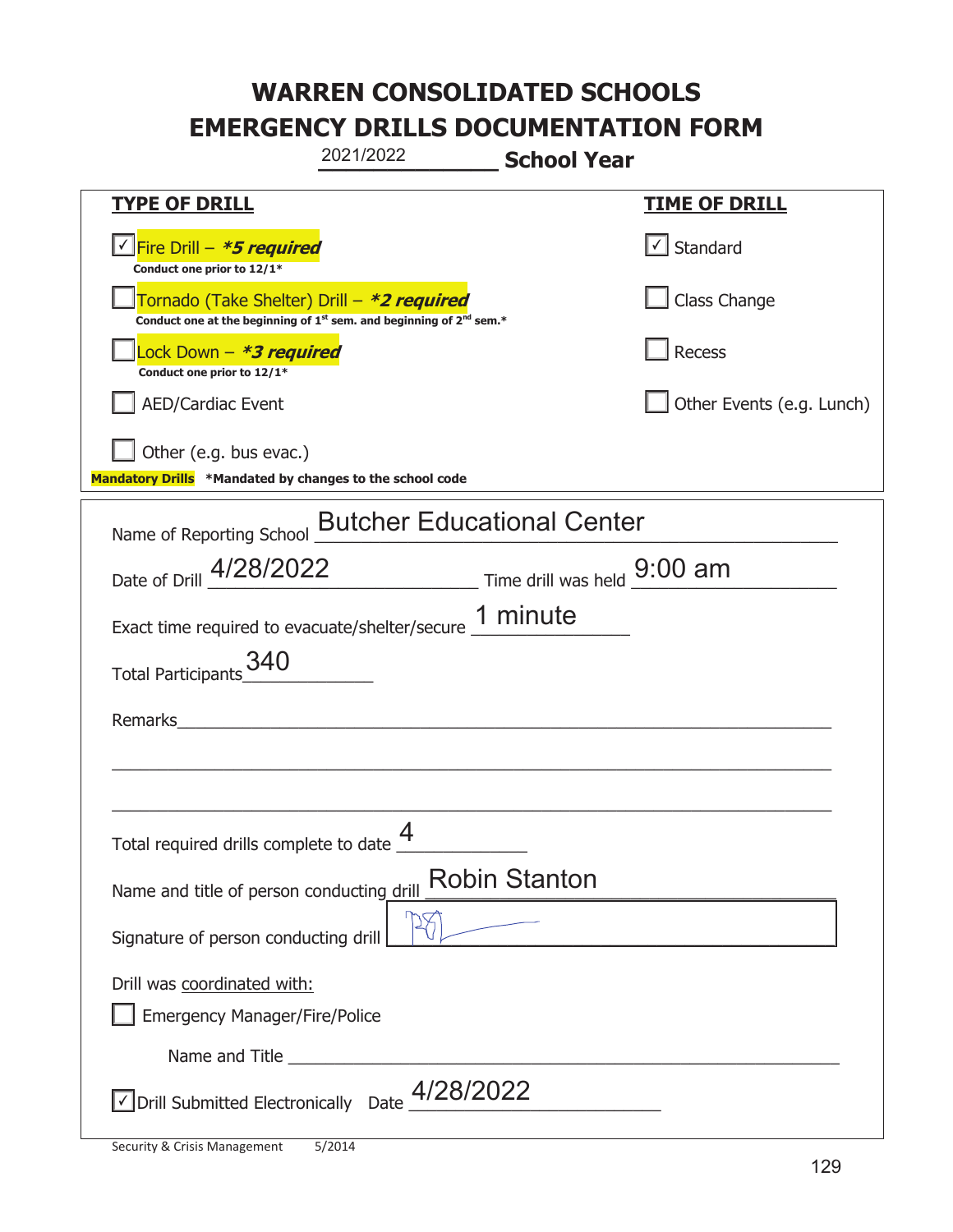|                                                                                    | 2021-2022                                                                                   | <b>School Year</b>                                                          |                                   |
|------------------------------------------------------------------------------------|---------------------------------------------------------------------------------------------|-----------------------------------------------------------------------------|-----------------------------------|
| <b>TYPE OF DRILL</b>                                                               |                                                                                             |                                                                             | <b>TIME OF DRILL</b>              |
| Fire Drill - *5 required<br>Conduct one prior to 12/1*                             |                                                                                             |                                                                             | $\lfloor \angle \rfloor$ Standard |
| Tornado (Take Shelter) Drill – *2 required                                         | Conduct one at the beginning of 1 <sup>st</sup> sem. and beginning of 2 <sup>nd</sup> sem.* |                                                                             | Class Change                      |
| Lock Down $-$ *3 required<br>Conduct one prior to 12/1*                            |                                                                                             |                                                                             | Recess                            |
| <b>AED/Cardiac Event</b>                                                           |                                                                                             |                                                                             | Other Events (e.g. Lunch)         |
| Other (e.g. bus evac.)<br>Mandatory Drills *Mandated by changes to the school code |                                                                                             |                                                                             |                                   |
| Name of Reporting School                                                           | <b>Butcher Educational Center</b>                                                           |                                                                             |                                   |
| Date of Drill 4/18/2022                                                            |                                                                                             | $\frac{1.08 \text{ pm}}{2}$ Time drill was held $\frac{1.08 \text{ pm}}{2}$ |                                   |
| Exact time required to evacuate/shelter/secure 2 minutes                           |                                                                                             |                                                                             |                                   |
| 301<br><b>Total Participants</b>                                                   |                                                                                             |                                                                             |                                   |
| Remarks                                                                            |                                                                                             |                                                                             |                                   |
|                                                                                    |                                                                                             |                                                                             |                                   |
| Total required drills complete to date $\frac{9}{2}$                               | 3                                                                                           |                                                                             |                                   |
| Name and title of person conducting drill                                          | <b>Robin Stanton</b>                                                                        |                                                                             |                                   |
| Signature of person conducting drill                                               | D.                                                                                          |                                                                             |                                   |
| Drill was coordinated with:<br><b>Emergency Manager/Fire/Police</b>                |                                                                                             |                                                                             |                                   |
| Name and Title _________                                                           |                                                                                             |                                                                             |                                   |
| √ Drill Submitted Electronically Date                                              | 4/18/2022                                                                                   |                                                                             |                                   |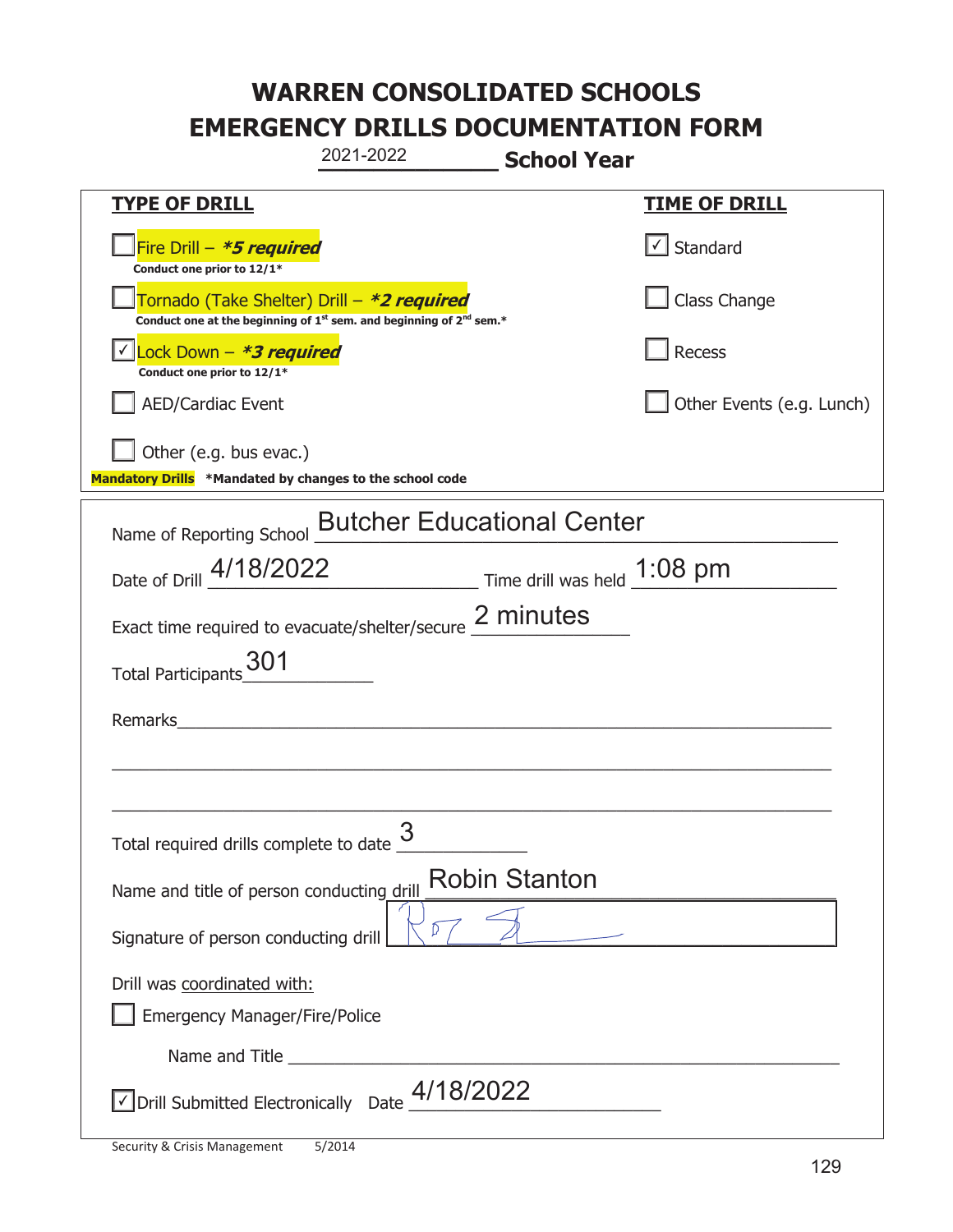|                                                                                    | 2021-2022                                                                                   | <b>School Year</b>                                   |  |
|------------------------------------------------------------------------------------|---------------------------------------------------------------------------------------------|------------------------------------------------------|--|
| <b>TYPE OF DRILL</b>                                                               |                                                                                             | <b>TIME OF DRILL</b>                                 |  |
| Fire Drill - *5 required<br>Conduct one prior to 12/1*                             |                                                                                             | $\vert\textcolor{red}{\checkmark}\vert$ Standard     |  |
| Tornado (Take Shelter) Drill - *2 required                                         | Conduct one at the beginning of 1 <sup>st</sup> sem. and beginning of 2 <sup>nd</sup> sem.* | Class Change                                         |  |
| Lock Down - *3 required<br>Conduct one prior to 12/1*                              |                                                                                             | Recess                                               |  |
| <b>AED/Cardiac Event</b>                                                           |                                                                                             | Other Events (e.g. Lunch)                            |  |
| Other (e.g. bus evac.)<br>Mandatory Drills *Mandated by changes to the school code |                                                                                             |                                                      |  |
| Name of Reporting School <b>Butcher Educational Center</b>                         |                                                                                             |                                                      |  |
|                                                                                    |                                                                                             | Date of Drill 3/25/2022 Time drill was held 10:05 am |  |
| Exact time required to evacuate/shelter/secure $6$ minutes                         |                                                                                             |                                                      |  |
| Total Participants_190                                                             |                                                                                             |                                                      |  |
| Remarks                                                                            |                                                                                             |                                                      |  |
|                                                                                    |                                                                                             |                                                      |  |
|                                                                                    |                                                                                             |                                                      |  |
| Total required drills complete to date $\frac{2}{3}$                               |                                                                                             |                                                      |  |
| Name and title of person conducting drill                                          |                                                                                             | <b>Robin Stanton</b>                                 |  |
| Signature of person conducting drill                                               |                                                                                             |                                                      |  |
| Drill was coordinated with:                                                        |                                                                                             |                                                      |  |
| <b>Emergency Manager/Fire/Police</b>                                               |                                                                                             |                                                      |  |
|                                                                                    |                                                                                             |                                                      |  |
| $\sqrt{}$ Drill Submitted Electronically Date $_{\rm L}^{3/25/2022}$               |                                                                                             |                                                      |  |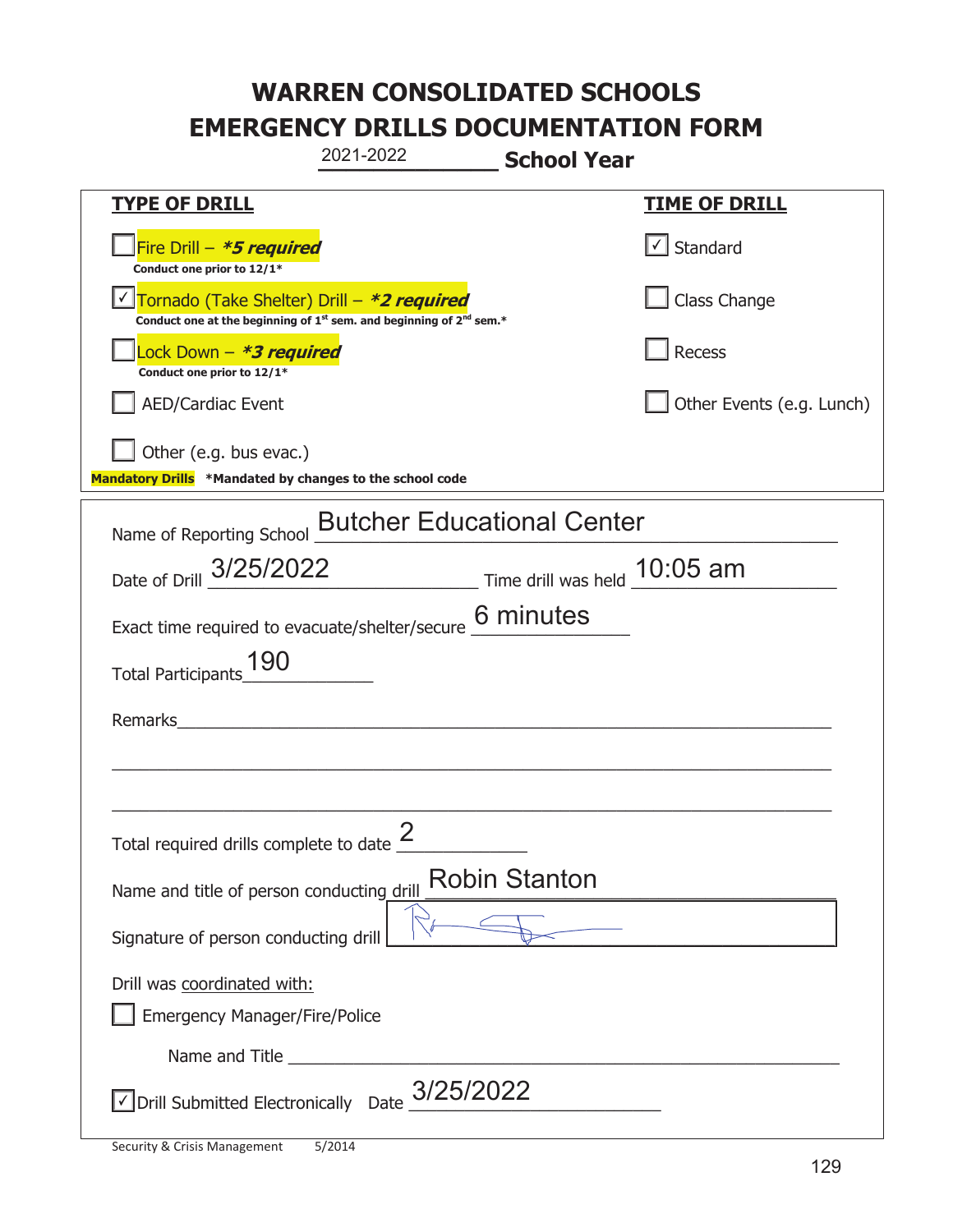|                                                                                    | 2021-2022                                                                                   | <b>School Year</b>   |                                   |
|------------------------------------------------------------------------------------|---------------------------------------------------------------------------------------------|----------------------|-----------------------------------|
| <b>TYPE OF DRILL</b>                                                               |                                                                                             |                      | <u>TIME OF DRILL</u>              |
| Fire Drill - *5 required<br>Conduct one prior to 12/1*                             |                                                                                             |                      | $\lfloor \angle \rfloor$ Standard |
| Tornado (Take Shelter) Drill – *2 required                                         | Conduct one at the beginning of 1 <sup>st</sup> sem. and beginning of 2 <sup>nd</sup> sem.* |                      | Class Change                      |
| Lock Down - <b>*3 required</b><br>Conduct one prior to 12/1*                       |                                                                                             |                      | Recess                            |
| <b>AED/Cardiac Event</b>                                                           |                                                                                             |                      | Other Events (e.g. Lunch)         |
| Other (e.g. bus evac.)<br>Mandatory Drills *Mandated by changes to the school code |                                                                                             |                      |                                   |
| Name of Reporting School <b>Butcher Educational Center</b>                         |                                                                                             |                      |                                   |
| Date of Drill 1/20/2022 Time drill was held 1:15 pm                                |                                                                                             |                      |                                   |
| Exact time required to evacuate/shelter/secure 7 minutes                           |                                                                                             |                      |                                   |
| Total Participants 349                                                             |                                                                                             |                      |                                   |
| Remarks                                                                            |                                                                                             |                      |                                   |
|                                                                                    |                                                                                             |                      |                                   |
| Total required drills complete to date $\frac{2}{3}$                               |                                                                                             |                      |                                   |
| Name and title of person conducting drill                                          |                                                                                             | <b>Robin Stanton</b> |                                   |
| Signature of person conducting drill                                               |                                                                                             |                      |                                   |
| Drill was coordinated with:<br><b>Emergency Manager/Fire/Police</b>                |                                                                                             |                      |                                   |
| Name and Title _________                                                           |                                                                                             |                      |                                   |
| √ Drill Submitted Electronically Date                                              | 1/20/2022                                                                                   |                      |                                   |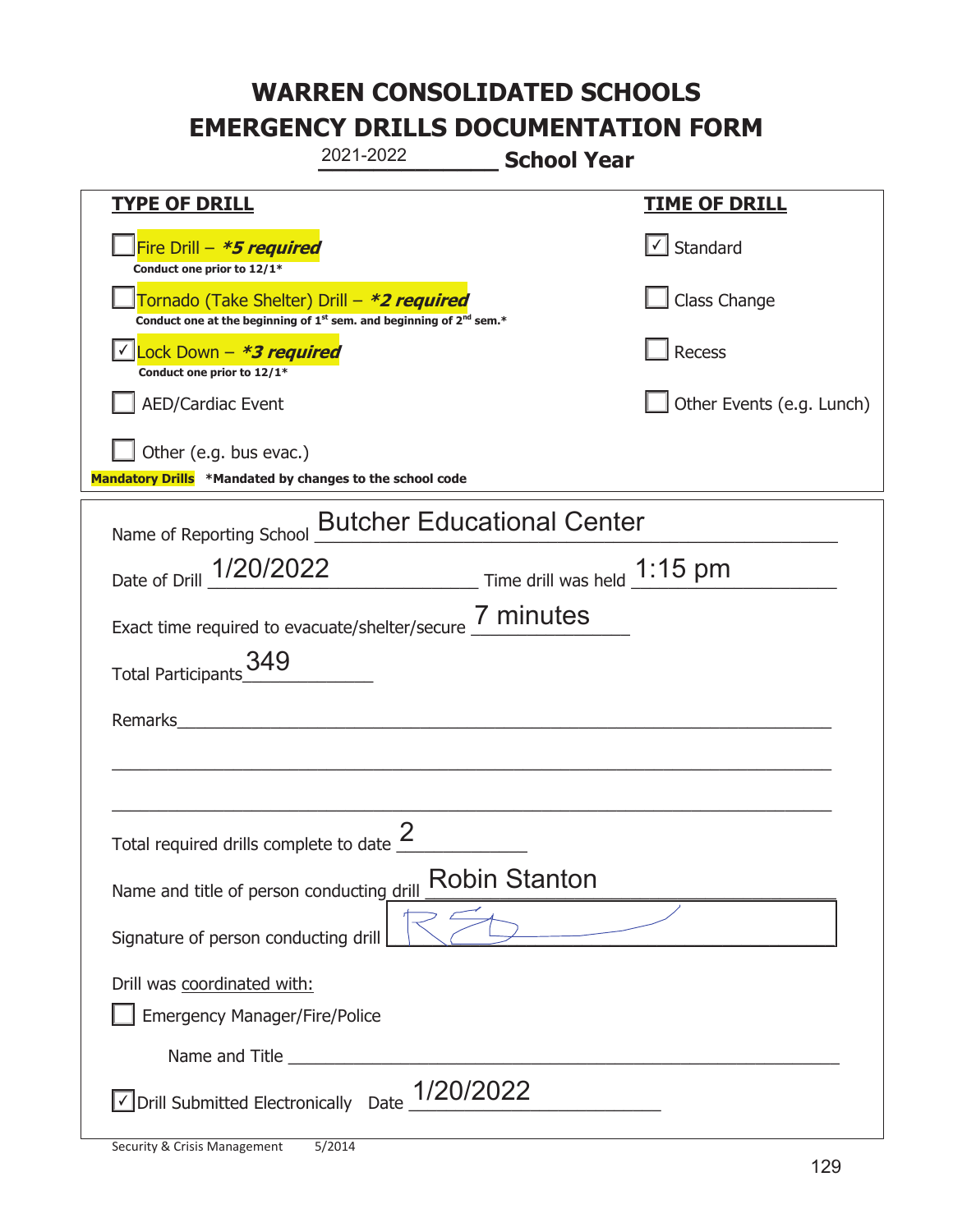|                                                                                    | 2021-2022                                                                                   | <b>School Year</b>                |
|------------------------------------------------------------------------------------|---------------------------------------------------------------------------------------------|-----------------------------------|
| <b>TYPE OF DRILL</b>                                                               |                                                                                             | <b>TIME OF DRILL</b>              |
| Fire Drill - *5 required<br>Conduct one prior to 12/1*                             |                                                                                             | $\lfloor \angle \rfloor$ Standard |
| Tornado (Take Shelter) Drill – *2 required                                         | Conduct one at the beginning of 1 <sup>st</sup> sem. and beginning of 2 <sup>nd</sup> sem.* | Class Change                      |
| ock Down – <b>*3 required</b><br>Conduct one prior to 12/1*                        |                                                                                             | Recess                            |
| <b>AED/Cardiac Event</b>                                                           |                                                                                             | Other Events (e.g. Lunch)         |
| Other (e.g. bus evac.)<br>Mandatory Drills *Mandated by changes to the school code |                                                                                             |                                   |
| Name of Reporting School                                                           | <b>Butcher Educational Center</b>                                                           |                                   |
|                                                                                    | Date of Drill 1/14/2022 Time drill was held 8:45 am                                         |                                   |
|                                                                                    | Exact time required to evacuate/shelter/secure 3 minutes                                    |                                   |
| Total Participants 310                                                             |                                                                                             |                                   |
| Remarks                                                                            |                                                                                             |                                   |
|                                                                                    |                                                                                             |                                   |
|                                                                                    |                                                                                             |                                   |
| Total required drills complete to date 1                                           |                                                                                             |                                   |
| Name and title of person conducting drill                                          | <b>Robin Stanton</b>                                                                        |                                   |
| Signature of person conducting drill                                               |                                                                                             |                                   |
| Drill was coordinated with:<br><b>Emergency Manager/Fire/Police</b>                |                                                                                             |                                   |
|                                                                                    |                                                                                             |                                   |
| √ Drill Submitted Electronically Date                                              | 1/20/2022                                                                                   |                                   |

t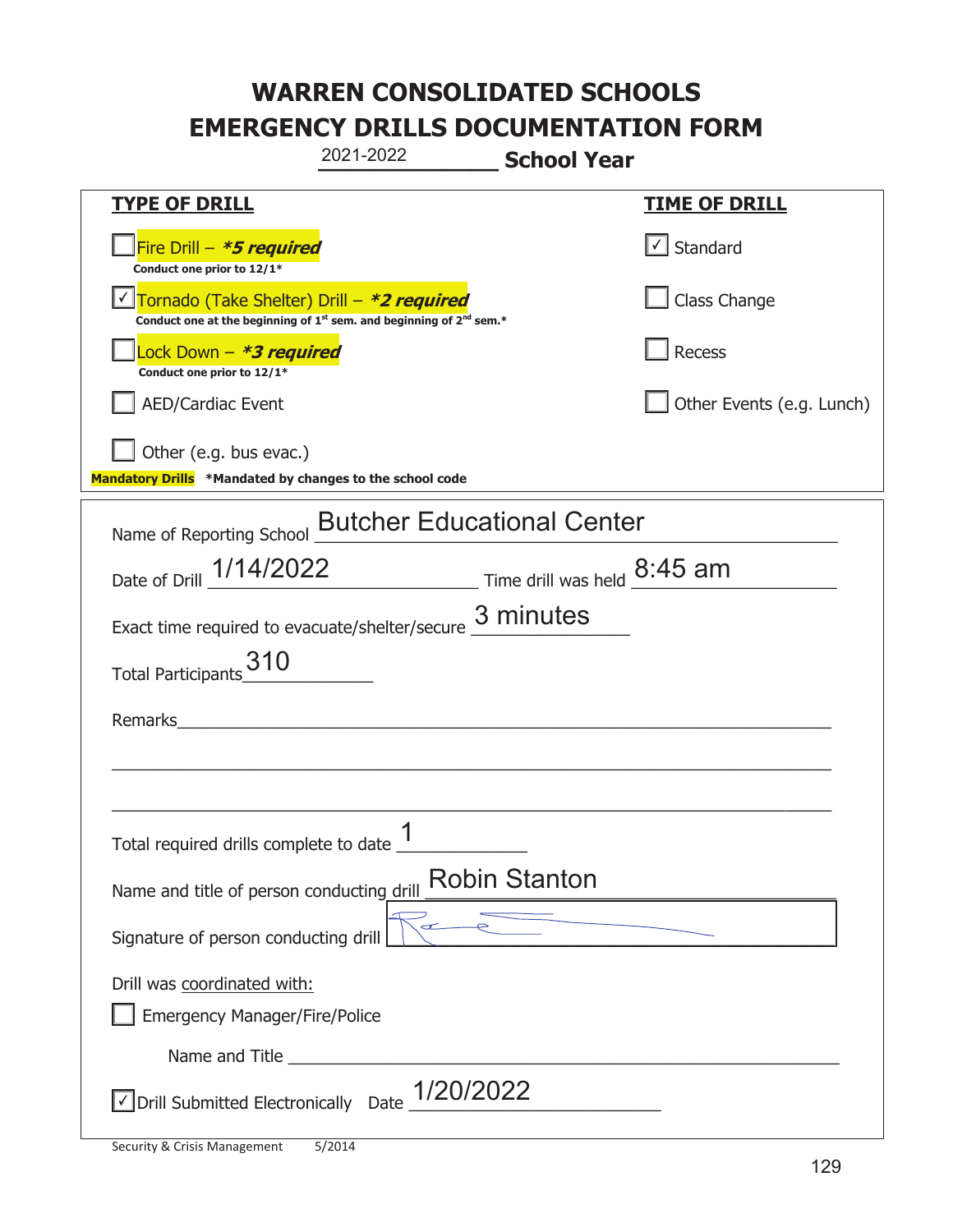| 2021-2022                                                                                                                                 | <b>School Year</b>               |
|-------------------------------------------------------------------------------------------------------------------------------------------|----------------------------------|
| <b>TYPE OF DRILL</b>                                                                                                                      | <u>TIME OF DRILL</u>             |
| <u>√ Fire Drill – <i>*5 required</i></u><br>Conduct one prior to 12/1*                                                                    | Standard                         |
| Tornado (Take Shelter) Drill – *2 required<br>Conduct one at the beginning of 1 <sup>st</sup> sem. and beginning of 2 <sup>nd</sup> sem.* | Class Change                     |
| Lock Down - <b>*3 required</b><br>Conduct one prior to 12/1*                                                                              | Recess                           |
| AED/Cardiac Event                                                                                                                         | $\cup$ Other Events (e.g. Lunch) |
| $\vert$ Other (e.g. bus evac.)<br>Mandatory Drills *Mandated by changes to the school code                                                |                                  |
| Name of Reporting School <b>Butcher Educational Center</b>                                                                                |                                  |
| Date of Drill 11/17/2021 Time drill was held 11:30                                                                                        |                                  |
| Exact time required to evacuate/shelter/secure 2 minutes                                                                                  |                                  |
| Total Participants <sup>210</sup>                                                                                                         |                                  |
| Remarks                                                                                                                                   |                                  |
|                                                                                                                                           |                                  |
|                                                                                                                                           |                                  |
| Total required drills complete to date $\frac{3}{5}$                                                                                      |                                  |
| Name and title of person conducting drill                                                                                                 | <b>Robin Stanton</b>             |
| Signature of person conducting drill                                                                                                      |                                  |
| Drill was coordinated with:                                                                                                               |                                  |
| Emergency Manager/Fire/Police                                                                                                             |                                  |
|                                                                                                                                           |                                  |
| √ Drill Submitted Electronically Date 11/17/2021                                                                                          |                                  |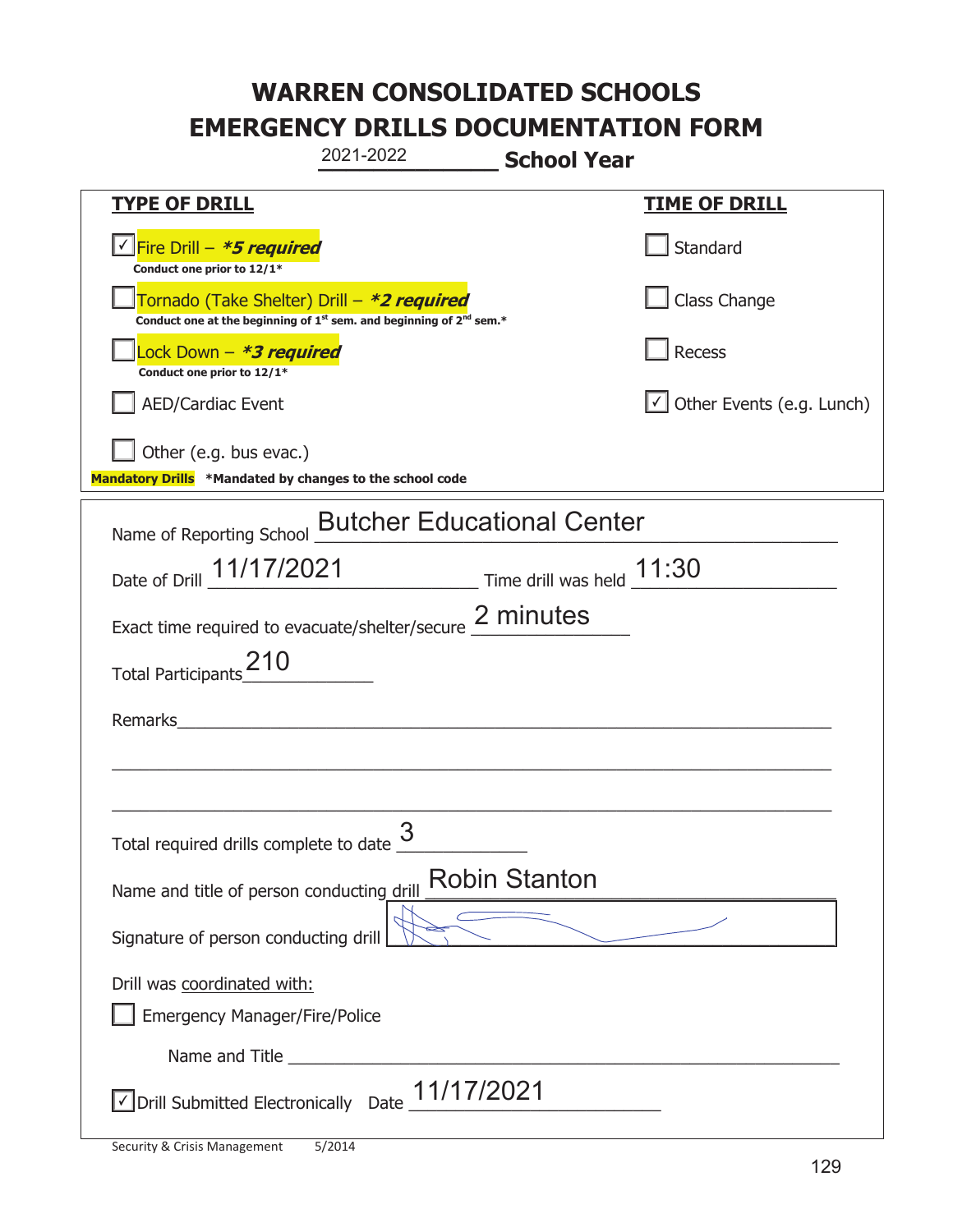|                                                                                    | 2021/2022                                                                                   | <b>School Year</b>   |                           |
|------------------------------------------------------------------------------------|---------------------------------------------------------------------------------------------|----------------------|---------------------------|
| <b>TYPE OF DRILL</b>                                                               |                                                                                             |                      | <b>TIME OF DRILL</b>      |
| Fire Drill - *5 required<br>Conduct one prior to 12/1*                             |                                                                                             |                      | $\cup$ Standard           |
| Tornado (Take Shelter) Drill – *2 required                                         | Conduct one at the beginning of 1 <sup>st</sup> sem. and beginning of 2 <sup>nd</sup> sem.* |                      | Class Change              |
| Lock Down - *3 required<br>Conduct one prior to 12/1*                              |                                                                                             |                      | <b>Recess</b>             |
| <b>AED/Cardiac Event</b>                                                           |                                                                                             |                      | Other Events (e.g. Lunch) |
| Other (e.g. bus evac.)<br>Mandatory Drills *Mandated by changes to the school code |                                                                                             |                      |                           |
| Name of Reporting School                                                           | <b>Butcher Educational Center</b>                                                           |                      |                           |
| Date of Drill $11/8/2021$ Time drill was held $9:00$ am                            |                                                                                             |                      |                           |
| Exact time required to evacuate/shelter/secure 9-9:01 am                           |                                                                                             |                      |                           |
| <b>Total Participants</b>                                                          |                                                                                             |                      |                           |
| Remarks                                                                            |                                                                                             |                      |                           |
|                                                                                    |                                                                                             |                      |                           |
| Total required drills complete to date _ "                                         | 1                                                                                           |                      |                           |
| Name and title of person conducting drill                                          |                                                                                             | <b>Robin Stanton</b> |                           |
| Signature of person conducting drill                                               |                                                                                             |                      |                           |
| Drill was coordinated with:<br><b>Emergency Manager/Fire/Police</b>                |                                                                                             |                      |                           |
|                                                                                    |                                                                                             |                      |                           |
| √ Drill Submitted Electronically Date                                              | 11/8/2021                                                                                   |                      |                           |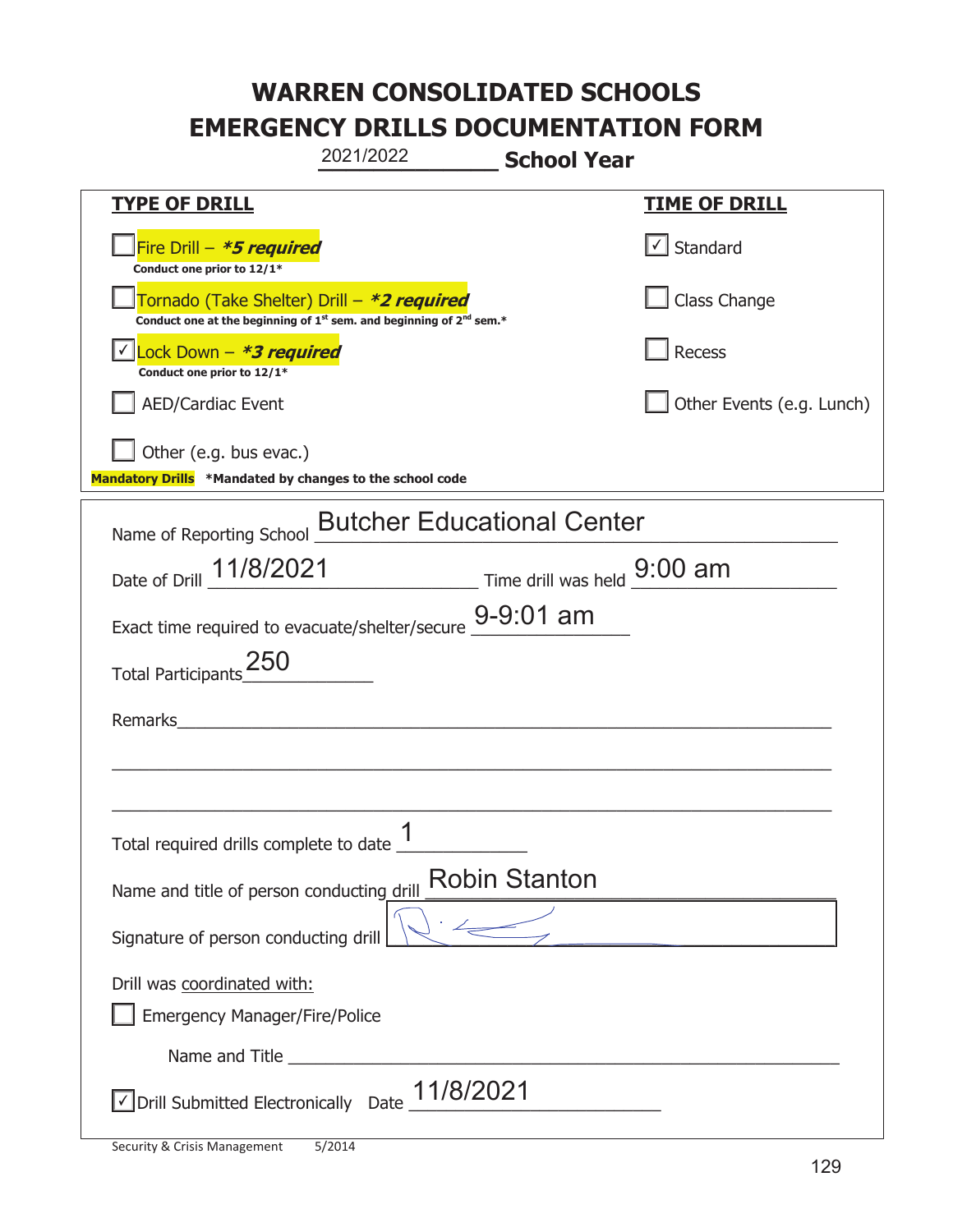|                                                                                    | 2021-2022                                                                                   | <b>School Year</b>        |
|------------------------------------------------------------------------------------|---------------------------------------------------------------------------------------------|---------------------------|
| <b>TYPE OF DRILL</b>                                                               |                                                                                             | <u>TIME OF DRILL</u>      |
| <u>√ Fire Drill – <i>*5 required</i></u><br>Conduct one prior to 12/1*             |                                                                                             | $\lfloor$ Standard        |
| Tornado (Take Shelter) Drill – *2 required                                         | Conduct one at the beginning of 1 <sup>st</sup> sem. and beginning of 2 <sup>nd</sup> sem.* | Class Change              |
| ock Down - <b>*3 required</b><br>Conduct one prior to 12/1*                        |                                                                                             | Recess                    |
| <b>AED/Cardiac Event</b>                                                           |                                                                                             | Other Events (e.g. Lunch) |
| Other (e.g. bus evac.)<br>Mandatory Drills *Mandated by changes to the school code |                                                                                             |                           |
| Name of Reporting School                                                           | <b>Butcher Educational Center</b>                                                           |                           |
|                                                                                    | Date of Drill 10/20/2021 Time drill was held 2:15 pm                                        |                           |
|                                                                                    | Exact time required to evacuate/shelter/secure 2:15 pm                                      |                           |
| Total Participants_150                                                             |                                                                                             |                           |
| Remarks                                                                            |                                                                                             |                           |
|                                                                                    |                                                                                             |                           |
|                                                                                    |                                                                                             |                           |
| Total required drills complete to date $\frac{2}{3}$                               |                                                                                             |                           |
| Name and title of person conducting drill                                          | <b>Robin Stanton</b>                                                                        |                           |
| Signature of person conducting drill                                               |                                                                                             |                           |
| Drill was coordinated with:                                                        |                                                                                             |                           |
| <b>Emergency Manager/Fire/Police</b>                                               |                                                                                             |                           |
| Name and Title Audio Sentry                                                        |                                                                                             |                           |
| √ Drill Submitted Electronically Date                                              | 10/22/2021                                                                                  |                           |